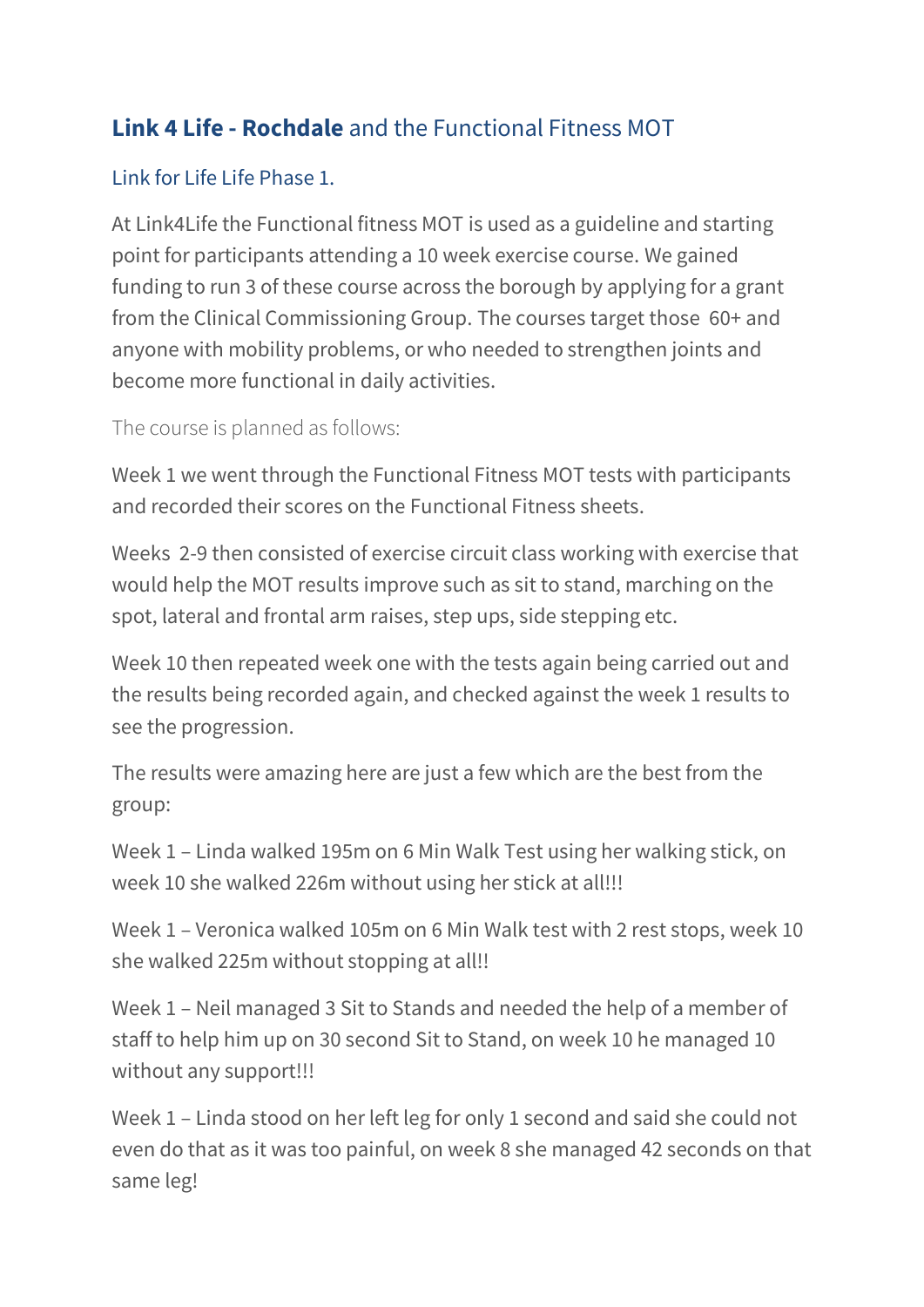Linda said on her feedback form:

*" I really enjoyed the course and knowing I was getting better at the exercises, it has really helped me, I now do more walking and I don't feel that I need my stick as much. I think I had got too comfortable always using my stick and I now know I don't always need it, I even walk on poolside now where it's slippy but I feel ok and more confident. I also have found that it has improved the movement in my left knee which doesn't bend properly, when I am swimming now I feel like it is working better and I can bend it and get more power, I did 8 lengths the other day! I would recommend this course to anyone!"*

Evelyn said on her feedback form:

*" I enjoyed the course it was better than I thought it would be. I liked that you could see an improvement at the end. I enjoyed the fact it was aimed at my age group, you could go at your own pace and it was like minded people who were there. I feel the course has made me feel more confident with my mobility and ability and that I am healthier and have stronger joints. I have now joined the gym and attend the yoga and aqua aerobics sessions which I would not have done before going on this course"*

Other feedback received indicates that it's helped one lady change her duvet cover herself something she hadn't done for 10 years without her son's help, another lady has returned to a dance class she liked after suffering illness which led to her being housebound. Everyone who attended says they feel they are stronger in their joints, more confident with their ability and mobility when walking etc.

We have found that using the Funtional Fitness MOT as a guideline and giving them results really brings home to them how they have improved and how much more they can do, and it encourages them to keep trying and working harder to get better. Participants from this course now attend, aqua aerobics, yoga and Zumba Gold sessions on a regular basis. Several of them are coming back on our next course as they want to further improve their results!